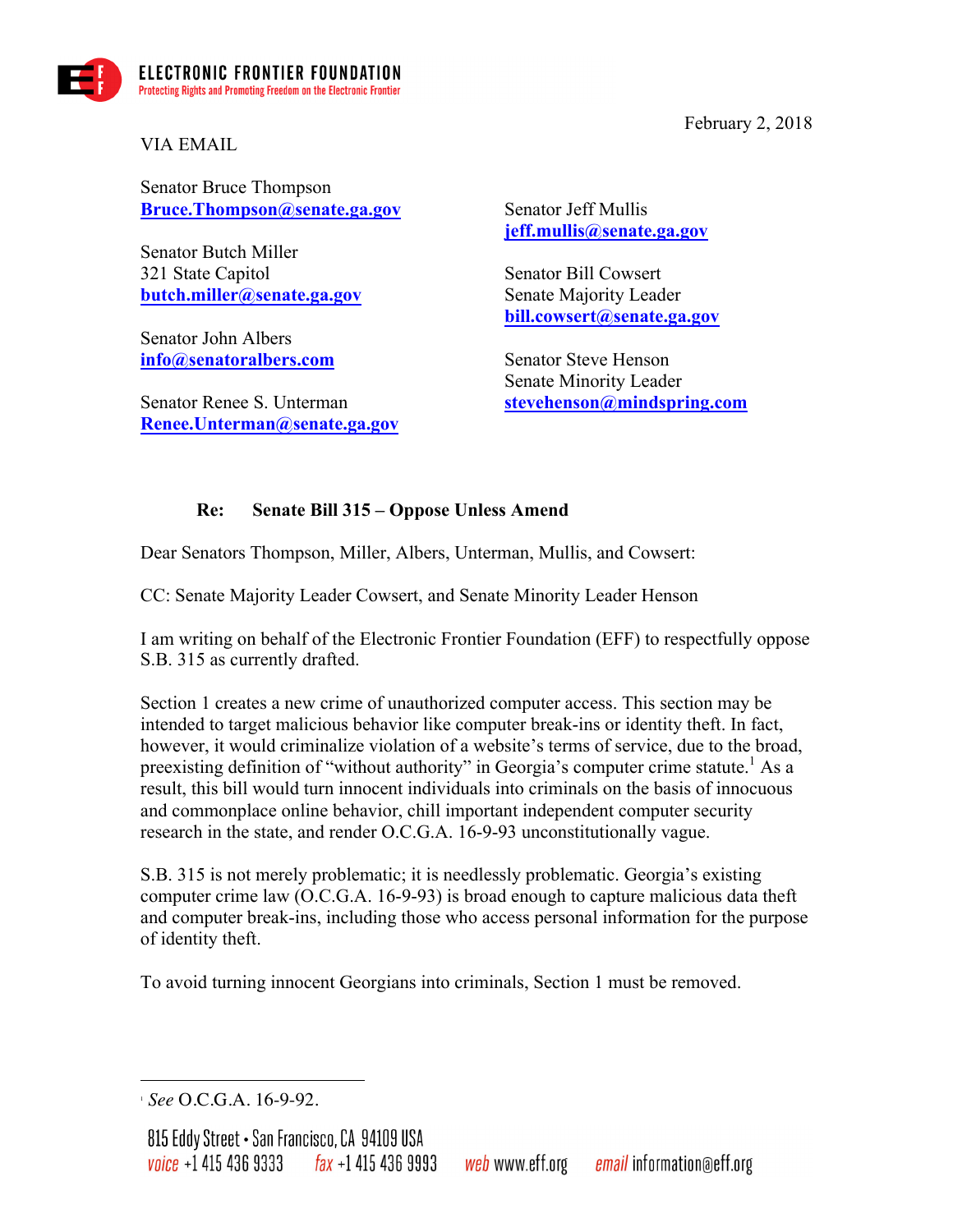# **Senate Bill 315 – Oppose Unless Amend**

February 2, 18 Page 2 of 4

1

#### **EFF's Interest in S.B. 315**

EFF is a non-profit, member-supported civil liberties organization dedicated to protecting the rights of Internet users. With the support of more than 44,000 dues-paying members and supporters across the country, EFF represents the interests of technology users in policy debates surrounding the principled and fair application of laws—including computer crime laws—in the digital age.

EFF understands that online crimes like identity theft are a serious concern for Georgia's lawmakers, citizens, and law enforcement. It is equally important to ensure that computer crime laws are not so broadly and vaguely written that they burden constitutional rights, make criminals out of ordinary individuals, or chill the independent computer security research necessary to keep all Americans safe online.

### **Georgia Doesn't Need S.B. 315 – Georgia's Far-Reaching Computer Crime Law Already Criminalizes Malicious Activities Involving Computers**

S.B. 315 would dramatically expand O.C.G.A. 16-9-93 by criminalizing anyone who "accesses" a computer "without authority" – even if that access is not tied to any intent to cause harm or any actual resulting harm.<sup>2</sup>

But Georgia's existing computer crime law already criminalizes a wide range of malicious activities involving computers: "computer theft" (obtaining property without authority), "computer trespass" (using a computer without authority with the intention of causing damage, deleting data, or interfering with a computer, program, or network), "computer invasion of privacy" (examining employment, medical, salary, credit, financial, or any other "personal data" without authority), "computer forgery" (alteration or deletion of data with the intent to defraud), and "computer password disclosure" (disclosing access mechanisms without authority). O.C.G.A. 16-9-93.

S.B. 315 is needless. The bill doesn't solve any problems; it will only create them.

#### **S.B. 315 Could Turn Innocent Internet Users Into Criminals Based on Innocuous and Commonplace Online Behavior—Violating a Website's Terms of Service**

Because of the broad existing definition of "without authority," S.B. 315's new criminal ban on access without authority would include violating an employer's policy against checking baseball scores on a work computer, lying about your age or height in your user profile contrary to a website's policy, or sharing passwords with family members in violation of the service provider's rules. The law's current definition of "without

<sup>&</sup>lt;sup>2</sup> Under S.B. 315, Section 1, "any person who accesses a computer or computer network with knowledge that such access is without authority shall be guilty of the crime of unauthorized computer access."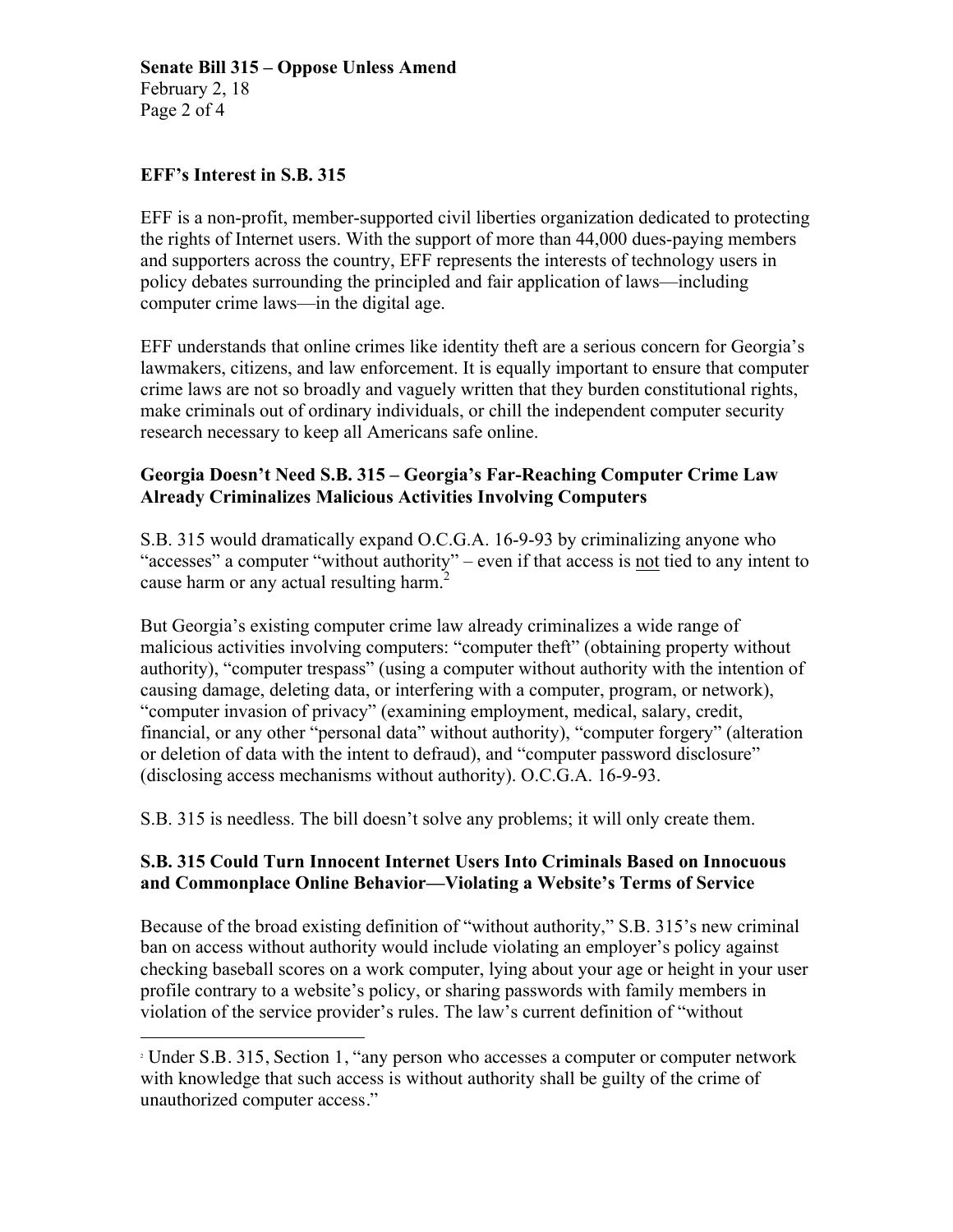Page 3 of 4

authority" broadly extends to use that "exceeds any right or permission granted by the owner.<sup>33</sup> On its face, this includes user violation of provider term of service agreements. Also, courts have held that this term is broad enough to cover computer use that violates corporate policy, that is contrary to corporate interests, or that was motivated by an improper purpose.<sup>4</sup>

Courts across the United States have recognized the practical and constitutional problems with criminalizing terms of service violations. Specifically, in interpreting the scope of the federal Computer Fraud and Abuse Act ("CFAA"), 18 U.S.C. § 1030, many courts have held that the CFAA does not apply to Terms of Service violations. *United States v. Nosal*, 676 F.3d 854 (9th Cir. 2012); *United States v. Valle*, 807 F.3d 508 (2nd Cir. 2015); *WEC Carolina Energy LLC v. Miller*, 867 F.3d 199 (4th Cir. 2012). As the Ninth Circuit explained, "Basing criminal liability on violations of private computer use policies can transform whole categories of otherwise innocuous behavior into . . . crimes simply because a computer is involved." *See Nosal I*, 676 F.3d at 860. In jurisdictions where terms of service violations are crimes, "describing yourself as 'tall, dark and handsome,' when you're actually short and homely, will earn you a handsome orange jumpsuit." *Id*. at 862.

By transforming "millions of ordinary citizens" into criminals on the basis of innocuous activity, criminalizing terms of service violations also violates the constitutional rule of lenity—which "not only ensures that citizens will have fair notice of the criminal laws, but also that Congress will have fair notice of what conduct its laws criminalize." *Id.* 862, 863.

## **S.B. 315 Would Chill Important Security Research**

Moreover, by criminalizing terms of service violations, S.B. 315 would also potentially criminalize—and undoubtedly chill— independent computer security research. The Georgia Institute of Technology is nationally regarded for its computer science and cybersecurity programs. A large element of cybersecurity research involves intentionally accessing computers in order to find security flaws, so that those flaws can be repaired

1

<sup>3</sup> O.C.G.A. 16-9-92

<sup>4</sup> *See, e.g., DuCom v. State*, 288 Ga. App. 555, 563 (2007) (use of computer system after defendant had "formed an intent" to start her own company was "without authority"); *Vurv Tech. LLC v. Kenexa Corp*., No. 1:08-CV-3442-WSD, 2009 WL 2171042, at \*5 (N.D. Ga. July 20, 2009) (access in violation of their confidentiality agreement after defendants had formed their intent to leave was "without authority"); *IPC Sys., Inc. v. Garrigan*, No. 1:11-CV-3910-AT, 2012 WL 12872028, at \*10 (N.D. Ga. May 21, 2012) (allegation that defendant accessed a company computer for "nonbusiness related reasons" sufficient to state a claim); *Fugarino v. State*, 531 S.E. 2d 187 (Ga. App. 2000) (the jury may infer from the circumstances, including an employee's vindictive or retaliatory conduct, that the use was knowingly without authority).